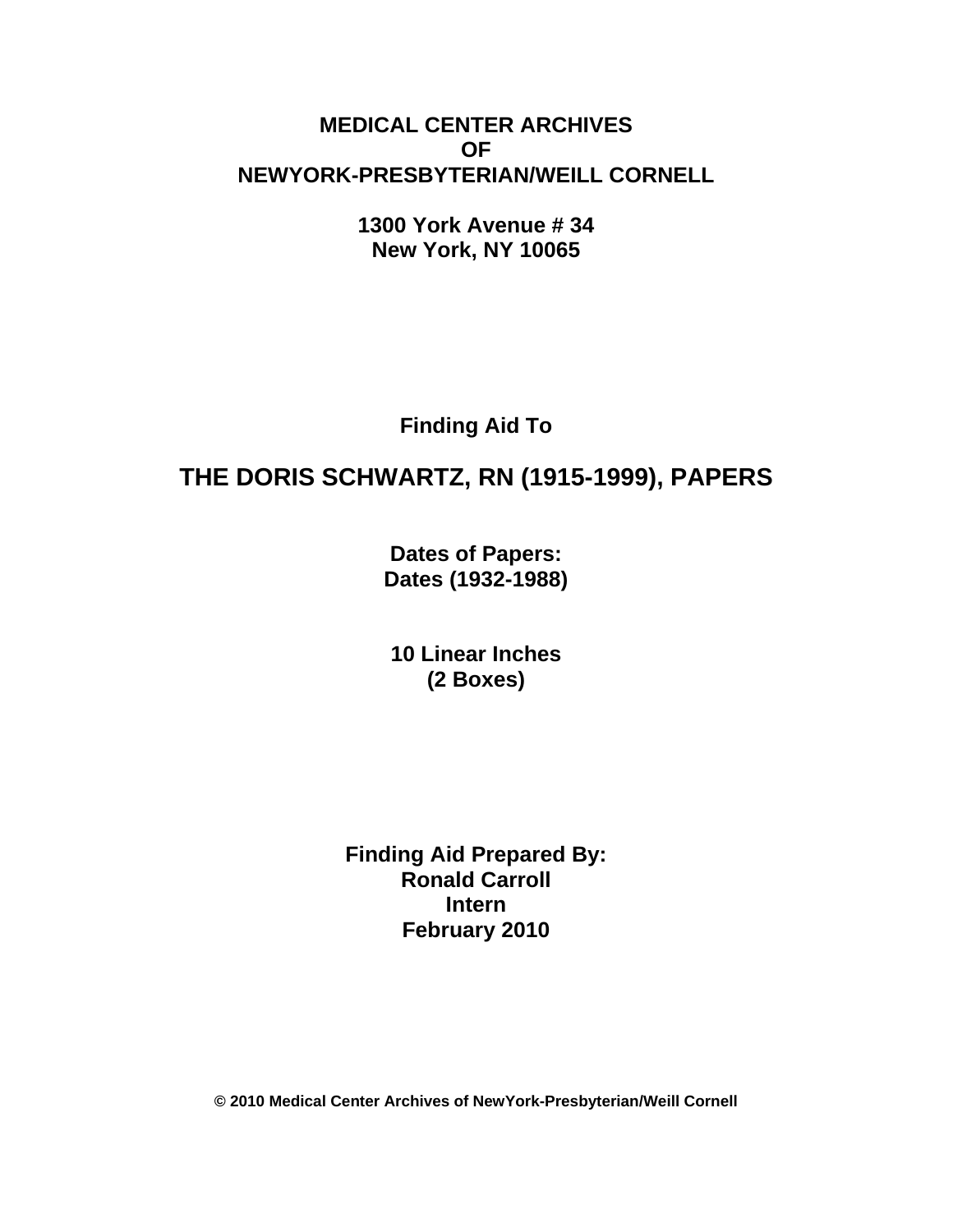### **PROVENANCE:**

Papers were donated to the medical center archives by Doris Schwartz.

### **ADMINISTRATIVE/BIOGRAPHICAL NOTE:**

 Doris R. Schwartz was born in Brooklyn, New York on May 30, 1915. She graduated from New York's Central Methodist Hospital Training School in 1942. During World War II, she served in the Army Nurse Corps on the hospital ship Marigold. After the war, she worked in rehabilitation at the Percy Jones General Hospital in Michigan. In 1947, after her discharge from the army as a captain, she continued her studies at New York University.

 In 1951, she began her career at Cornell University-New York Hospital School of Nursing. She taught public health nursing and ambulatory patient care at the nursing school. Ms. Schwartz's research career commenced with a study of elderly chronically ill patients in ambulatory care in 1961. Her book, *The Elderly,Ambulatory Patient: Nursing and Psycosocial Needs* (1964) reflected these studies.

 She also wrote scholarly articles, letters to colleagues, and kept journals. There are approximately 65 publications, running the gamut from the *New York Times Magazine* to *Nursing Research* and *Reader's Digest*.

 In 1970, she created and led the first of two nurse practitioner programs at the nursing school. After retiring from Cornell in 1980, she served as the Senior Fellow at University of Pennsylvania School of Nursing from 1980 to 1990.

 Ms. Schwartz received many accolades for her work including the New York VNS's Lillian Wald Spirit of Nursing Award, the APHA's Distinguished Career Award, the establishment of the Doris Schwartz Term Chair in Gerontological Nursing at University of Pennsylvania, and recognition as a "Living Legend" by American Academy of Nursing. Ms. Schwartz passed away on August 22, 1999.

### **SCOPE AND CONTENT NOTE:**

The collection provides a brief glimpse into Doris Schwartz's career as an educator. The collection of papers is divided into five series: Comprehensive Care and Teaching Program (1951-1962),Cornell University-New York Hospital School of Nursing (1959- 1975), Correspondence (1948-1988), Reprints, Speeches, and Papers (1932-1988), and Miscellaneous (1958-1980). Much of the collection includes articles she wrote pertaining to the nursing profession.

#### **Series I: Comprehensive Care and Teaching Program, 1951-1962 (Box 1)**

This series, arranged alphabetically, contains manuscripts and research memos for the teaching program including her study of nursing needs of the elderly and chronically ill.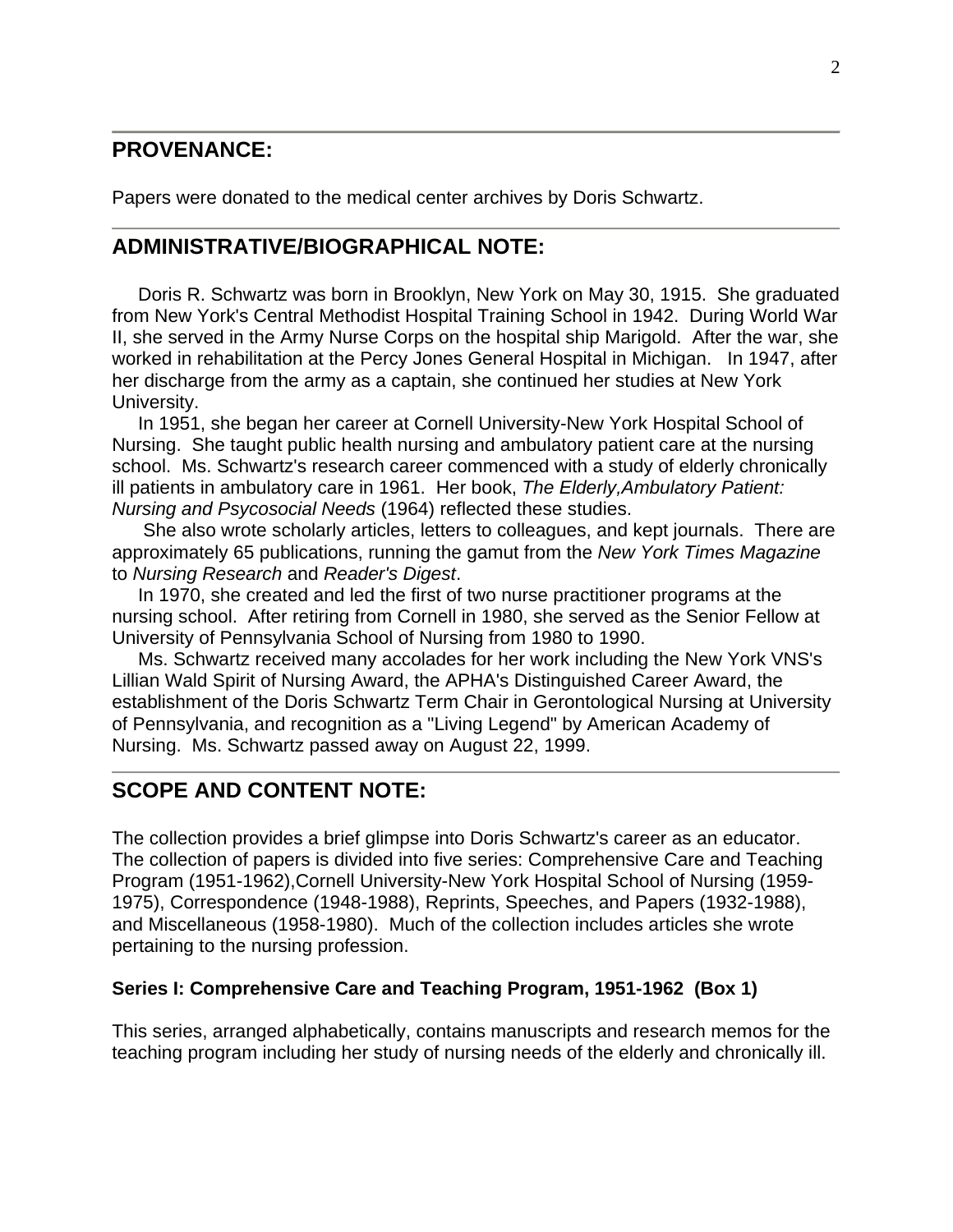### **Series II: Cornell University New York Hospital School of Nursing, 1959-1975 (Box 1)**

This series, arranged alphabetically, includes instructional material on epidemiological nursing and a list of the school's faculy members during the early 1970s.

### **Series III: Correspondence, 1948-1988 (Box 1)**

This series, arranged alphabetically, contains letters to friends, family, and colleagues. There is also correspondence related to the Bicentennial of New York Hospital. Miscellaneous correspondence with the faculty at New York Hospital can also be found in this series. In addition, one will discover personal letters written by Ms. Schwartz after retiring in 1980. These documents detailed her vision of nursing in the future. School of Nursing Alumni Association correspondence during the 1980s also resides here.

### **Series #: IV, Reprints, Papers, and Speeches 1932-1988 (Boxes 1-2)**

This series, arranged alphabetically, describes Ms. Schwartz's nursing experience during World War II. The series is also composed of her diary of working as a nurse in different geographic environments between 1947 and 1965. An examination of the growth of public nursing in the United States is situated here. Additionally, one will discover reprints of work she completed during the 1960s. Topics range from aging and the chronically ill to how clinical research can improve nursing. Ms. Schwartz's 1970s accomplishments are also noted by a journal created while practicing nursing in Europe and through papers presented at various conferences during that period.

### **Series #: V, Miscellaneous, 1958-1980 (Box 2)**

This series, arranged alphabetically, includes a biography of Ms. Schwartz, a report on faculty research grants during the 1960s, and a 1980 playbill pertaining to a musical featuring New York Hospital employees.

# **ACCESS RESTRICTIONS:**

None.

### **RELATED MATERIAL:**

Doris Schwartz Diaries, 1940s-1960s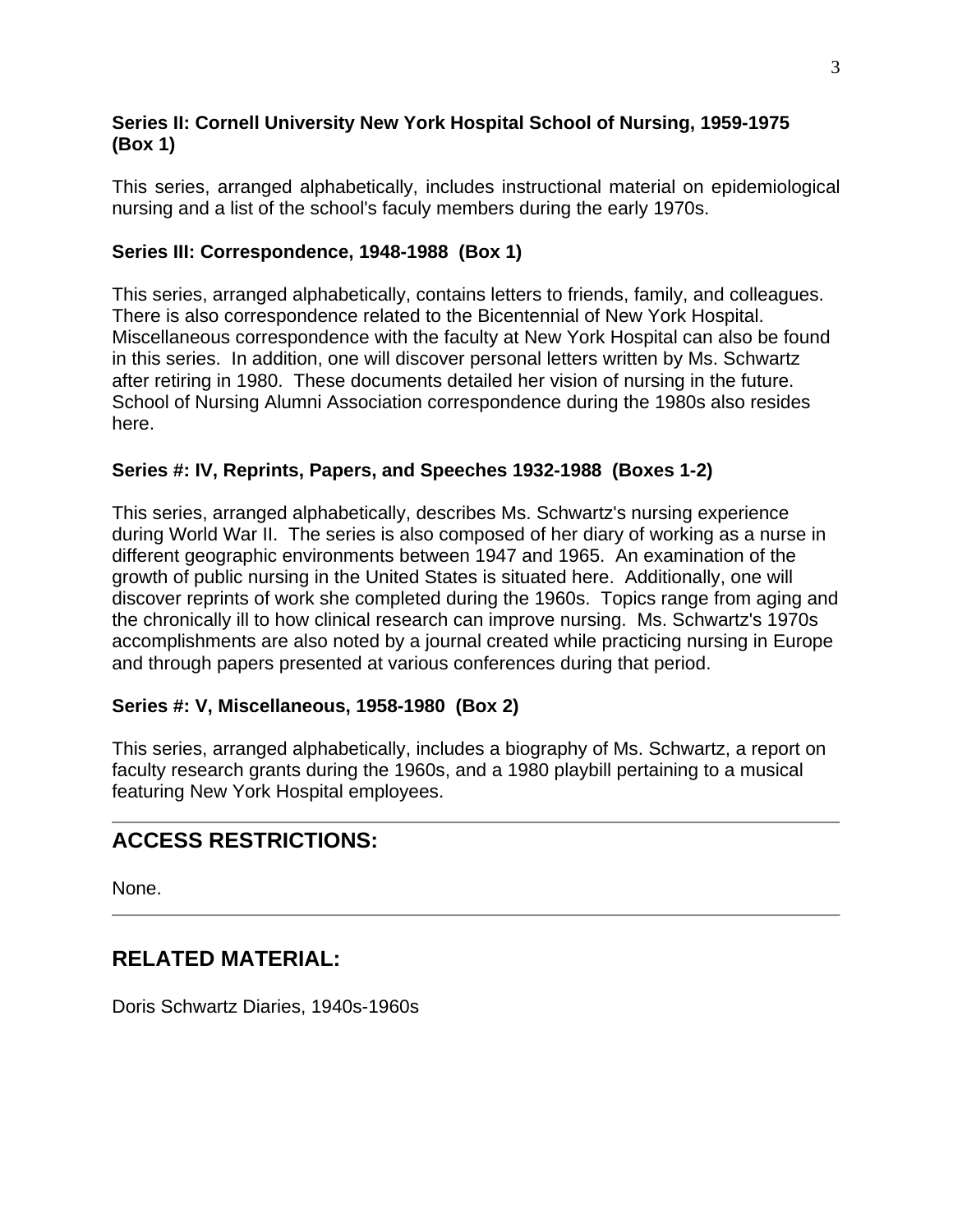# **BOX AND FOLDER LIST:**

| <b>Box 1:</b>  | Series I, Comprehensive Care and Teaching Program, 1951-1962                          |
|----------------|---------------------------------------------------------------------------------------|
| <b>Folder:</b> | <b>Description:</b>                                                                   |
| 1              | Miscellaneous Communication Between Hospital Staff and<br>Community Agency, 1951-1957 |
| 2              | Research Memos, 1956-1960                                                             |
| 3              | Research in Patient Care, 1960                                                        |
| 4              | Study of Nursing Needs of the Elderly and Chronically III, 1961-<br>1962              |

#### **Box 1: Series II, Cornell University New York Hospital School of Nursing, 1959-1975**

|  | <b>Folder:</b> | <b>Description:</b> |
|--|----------------|---------------------|
|--|----------------|---------------------|

- 5 Instructional Material on Epidemiological Nursing, 1959-1975
- 6 Nursing Faculty Members, 1972-1974
- 7 *Steps Leading to a Primex Program*, 1972

### **Box 1: Series III, Correspondence, 1948-1988**

**Folder: Description:**

|  |  | Bicentennial of New York Hospital, 1971 |
|--|--|-----------------------------------------|
|  |  |                                         |

- 9 Miscellaneous, 1960-1974
- 10 Nursing for the Future, 1948-1959
- 11 Personal, 1982-1988
- 12 School of Nursing Alumni Association, 1982-1987

### **Box 1: Series IV, Reprints, Papers, and Speeches 1967-1968**

- **Folder: Description:**
- 13 *The Advancement of Knowledge in Nursing Through Clinical Research*, Undated
- 14 *Aging and Society*, Edited by Matilda W. Riley and a copy provided for Doris Schwartz, 1967
- 15 *Aging and the Field of Nursing*, 1968